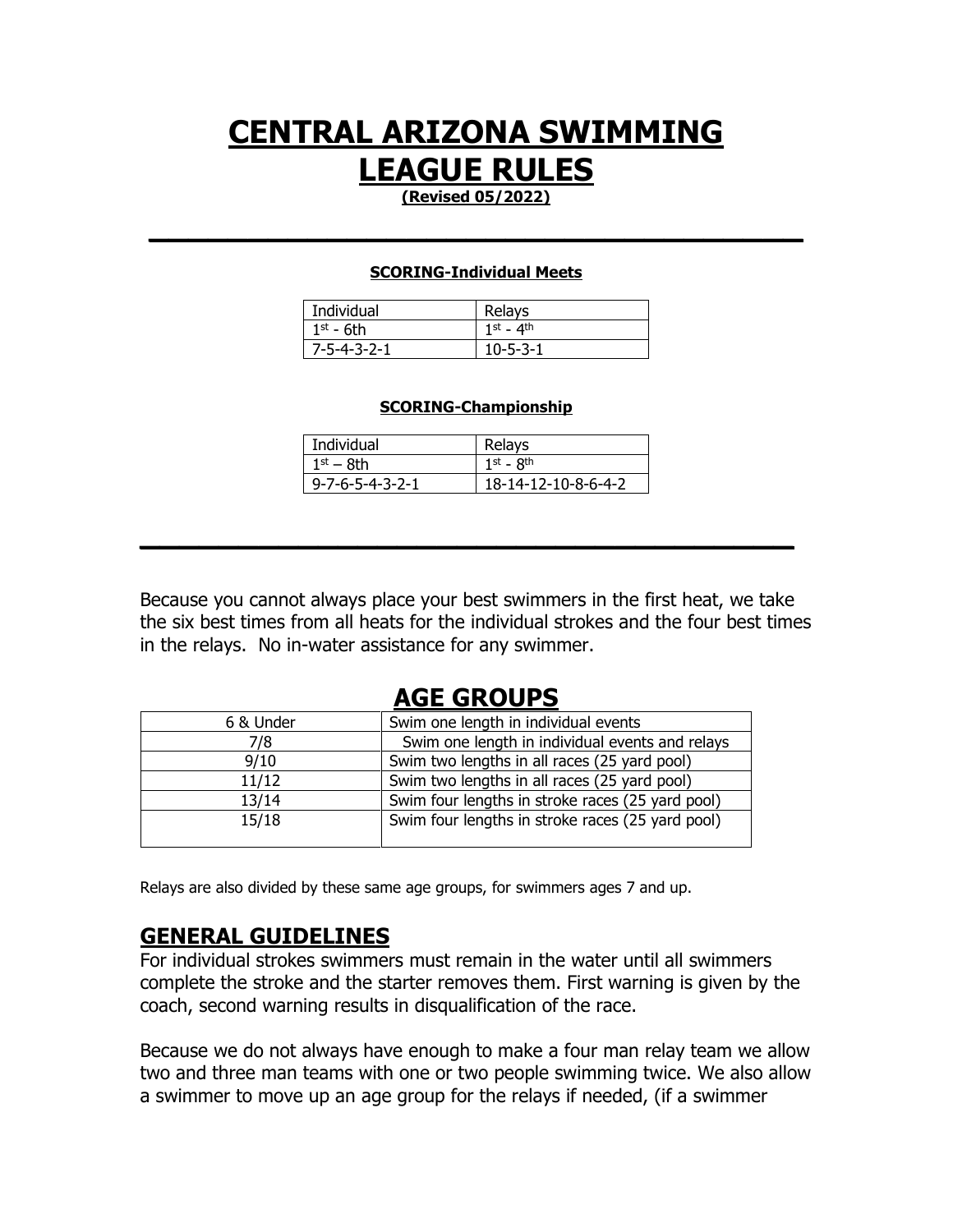chooses to move up an age group for individual strokes the swimmer will do so for the entire meet). (No swimmers are allowed to move down age groups)

Swimmers may swim all individual events and two relays in regular meets.

The swimmer's age as of June 1 will be his/her swimming age group for the entire summer.

All swimmers must compete in at least two (2) meets to be eligible for the League Championship Meet.

Timers must remain impartial (no judging or officiating) and must stand while race is coming to a finish to obtain an accurate time.

Judges must keep track of the reason for disqualification to assist the swimmer for future events.

Stopwatches must stop when any portion of a swimmer's body touches the wall.

Ribbon awarding is up to each individual home team.

Volunteers must be secured for away meets (timers, scorers, etc.) as well as home meets. Each DQ must be accompanied by a reason.

Each team is encouraged to provide a stroke judge at away and home meets. The coaches decided to have the entire season consistent on disqualification. Please advise your judges to keep this in mind at each meet.

Someone is to have and begin a backup stopwatch during each race (in case of timer malfunction).

All age groups will score even if other community doesn't have any swimmers.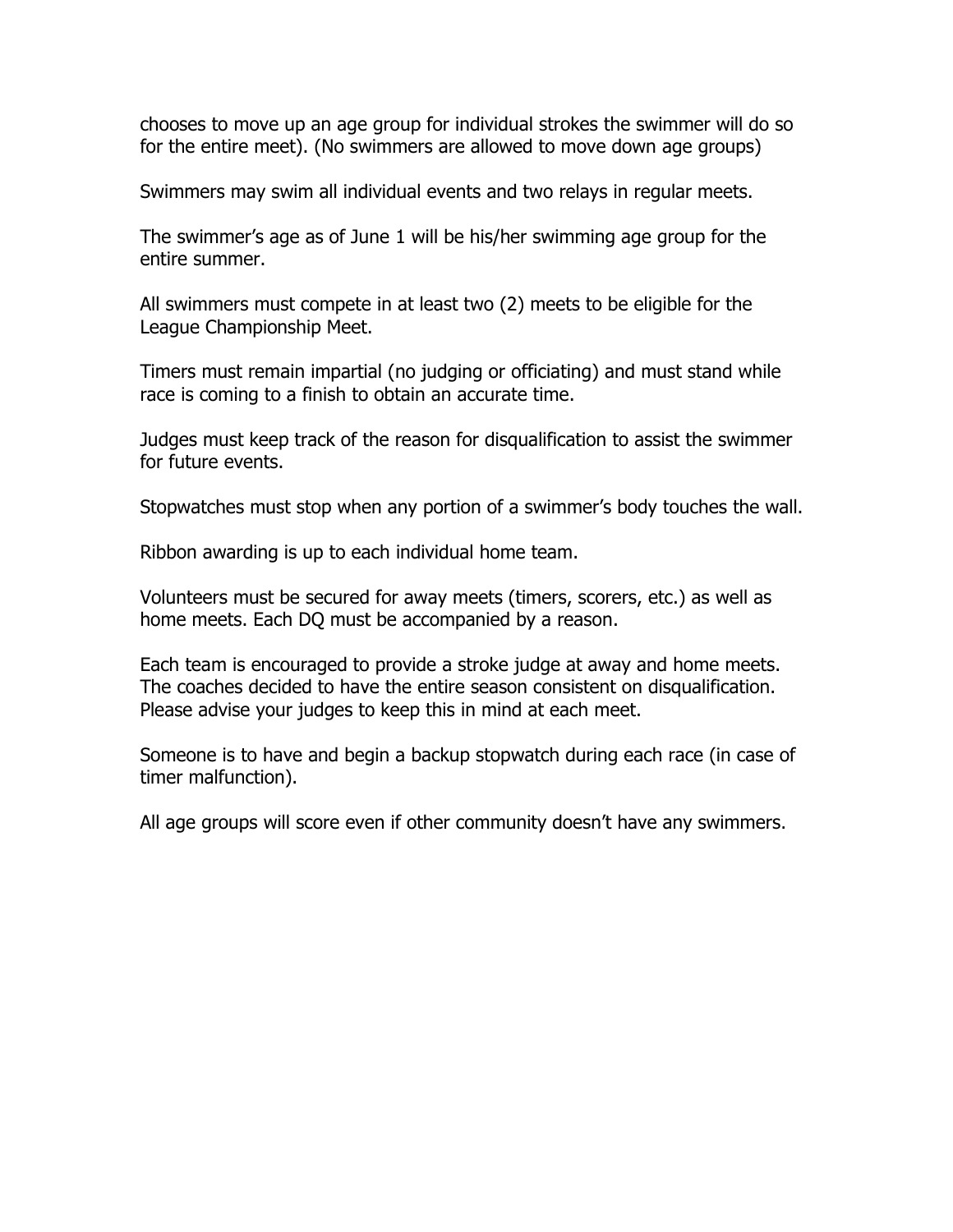### The order we swim the strokes is:

| (1) Individual Medley        | Butterfly, Backstroke, Breaststroke and<br>Freestyle            |
|------------------------------|-----------------------------------------------------------------|
| (2) Medley Relay             | Backstroke, Breaststroke, Butterfly,<br>Freestyle (Front Crawl) |
| 3) Butterfly                 |                                                                 |
| (4) Backstroke               |                                                                 |
| (5) 100 Freestyle (9 and Up) | 50 Freestyle for 8 and under age group                          |
| (6) Breaststroke             |                                                                 |
| Freestyle                    |                                                                 |
| (8) Free Relay               |                                                                 |

6 & under will not be disqualified, however if an illegal stroke or kick gives them an advantage, they will receive last place or places.

7/8 will be disqualified if they are not doing the correct stroke or do not do proper 2-hand touches. 7/8 will be disqualified for being past vertical toward the breast while doing backstroke. 7/8 swimmers will be placed last if they use an illegal stroke or kick that gives them an advantage, push in the forward direction off of the bottom of the pool, or leave early during a relay exchange.

Judging must be as equal as possible throughout the season.

Touching the bottom is permitted by the swimmers only if there is no forward motion when pushing off.

No child can use the lane lines for forward motion.

If a swimmer passes themselves off as another person, he/she will be disqualified for the entire meet.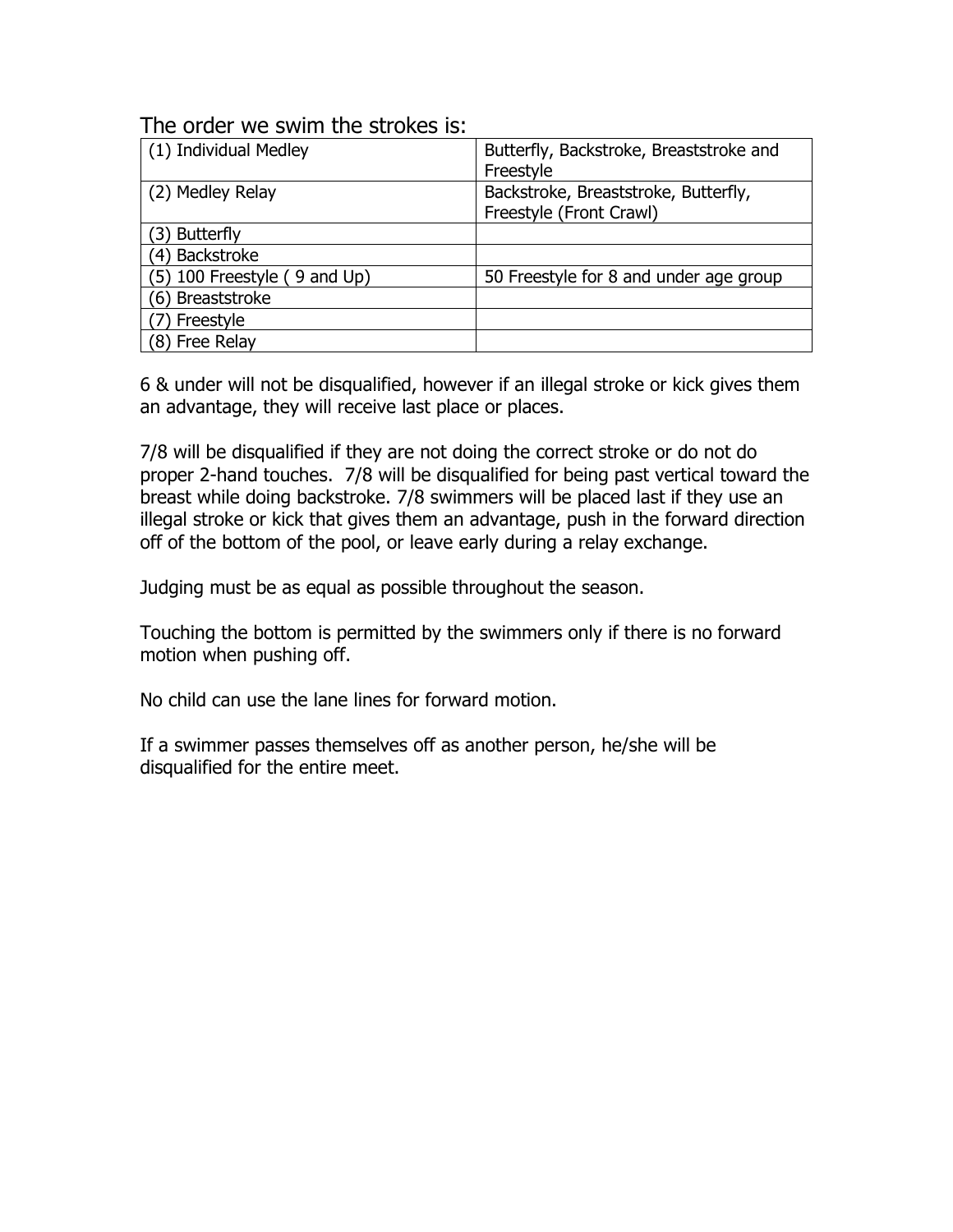### **GUIDELINES FOR STROKES**

Adapted for the 2008 season directly from the 2008 USA Swimming Rules and Regulations. To find a copy of the recommended stroke briefings please go to: http://www.usa-swimming.org/programs/officials

### **BREASTSTROKE**

- After the start and each turn when the swimmer leaves the wall, the body shall be kept on the breast. It is not permitted to roll onto the back at any time. Throughout the race the stroke cycle must be one arm stroke and one leg kick in that order.
- After the start and each turn, a single butterfly kick, which must be followed by a breaststroke kick, is permitted during or at the completion of the first arm pull, following which all movements of the legs shall be simultaneous and in the same horizontal plane without alternating movement.
- During each complete cycle, some part of the swimmer's head shall break the surface of the water. After the start and after each turn, the swimmer may take one are stroke completely back to the legs. The head must break the surface of the water before the hands turn inward at the widest part of the second arm pull.
- The hands shall be pushed forward together from the breast on, under or over the water. The elbows shall be under the water except for the final stroke before the turn, during the turn and for the final stroke at the finish. The hands shall be brought back on or under the surface of the water. The hands shall not be brought back beyond the hip line, except during the first stroke after the start and each turn.
- The feet must be turned outwards during the propulsive part of the kick. There shall be no scissors, flutter or downward butterfly kick. Breaking the surface of the water with the feet is allowed unless followed by a downward butterfly kick.
- At each turn and at the finish of the race, the touch shall be made with both hands separated and simultaneously at, above or below the water level. The head may be submerged after the last arm pull prior to the touch, provided it breaks the surface of the water at some point during the last complete or incomplete cycle preceding the touch.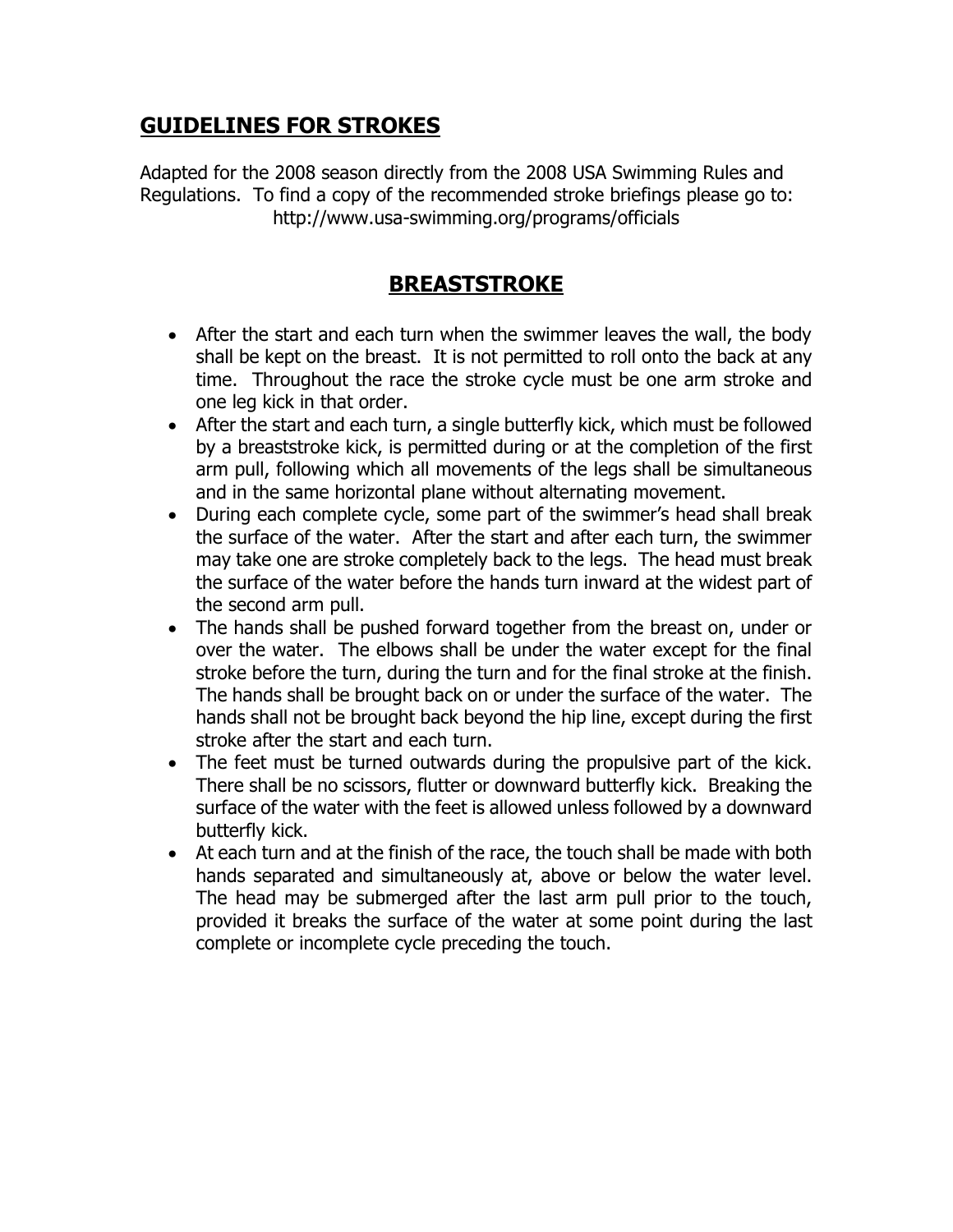### **BUTTERFLY**

- After the start and each turn, the swimmer's shoulders **shall** be at or past vertical towards the breast.
- The swimmer may take as many kicks as they want but when they begin their first arm pull, the body shall be kept on the breast and that first arm pull must bring them to the surface of the water.
- After the start, the head must break the surface of the water by the 15-M mark and some part of the body must remain on the water surface throughout the swim, except for the first 15-M after each turn. The body may be submerged at the turn.
- During the swim, the arms must recover simultaneously over the water surface.
- All movements of the legs and feet shall be simultaneous. There shall be no alternating, scissors or breaststroke kicking movement (toes turned outward during the propulsive part of the kick).
- At the turns and the finish, there shall be a two hand separated and simultaneous touch (rules comm. interpretation).
- After the final pull into the wall at turns and finish, the body should be on the breast.

### **BACKSTROKE**

- Immediately following the start, standing in or curling toes over the lip of the gutter is not permitted (rules comm. Interpretation).
- The swimmer **must** be at or past the vertical towards the back during the swim.
- After the start, the head must break the surface of the water by the 15-M and some part of the body must remain on the water surface throughout the swim, except for the first 15-M after each turn.
- At each turn, some part of the swimmer must touch the wall.
- The swimmer **may** turn past the vertical towards the breast, at which time they **may** execute a single or simultaneous double arm pull, which may be used to execute the turn.
- The swimmer **must** be towards the back when the feet leave the wall after each turn and **must** touch the wall at the finish while on the back.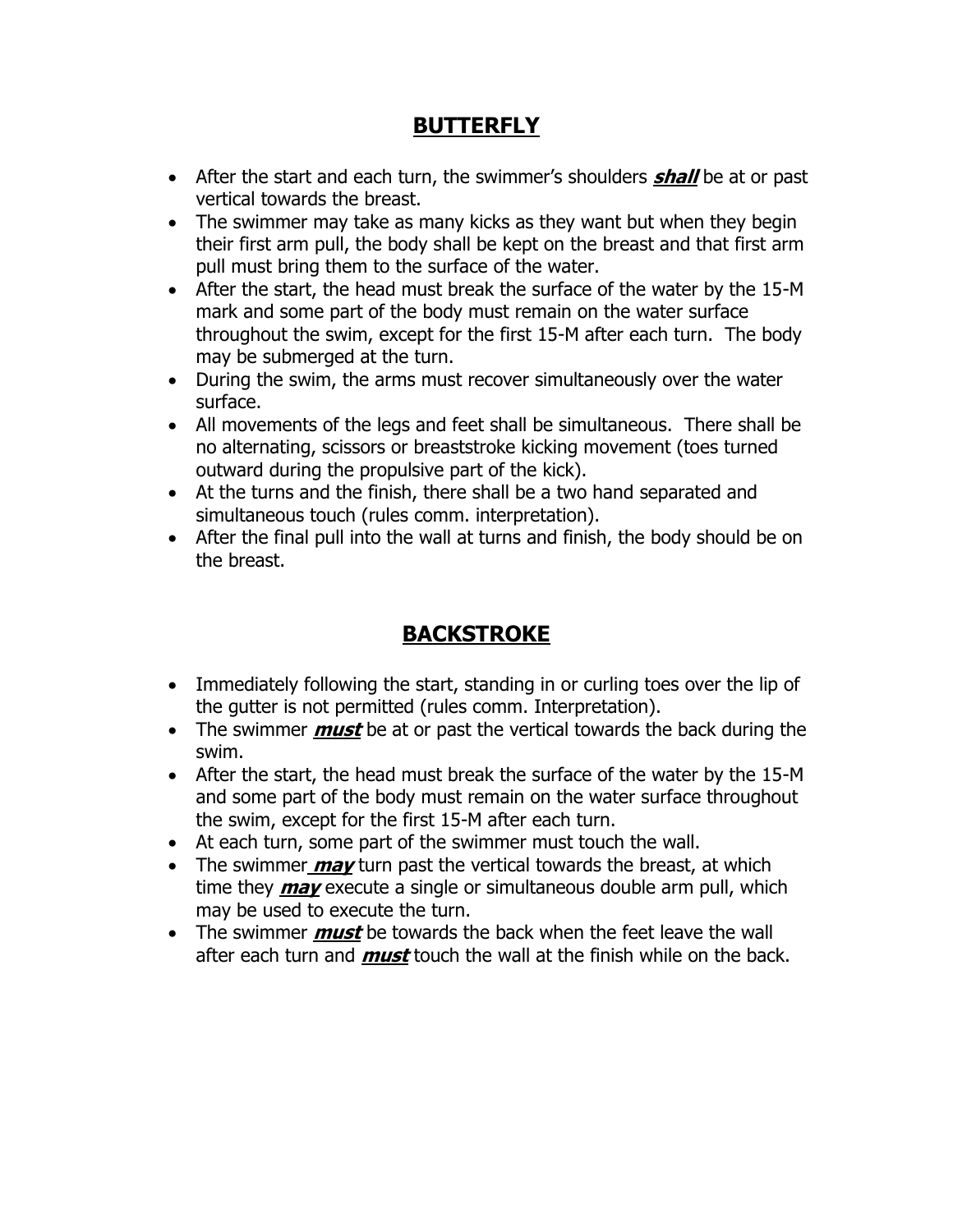### **FREESTYLE**

- The swimmer may choose to swim any style they want but their head **must** break the surface of the water by the 15-M mark after the start.
- Some part of the body must remain on the water surface throughout the race except for the first 15-M after each turn (rules comm. Interpretation). The body may be submerged at the turn.
- Some part of the swimmer's body **must** touch the wall at the end of each length of the swim.

### **INDIVIDUAL MEDLEY/MEDLEY RELAY**

- The Individual Medley is swim in the following order: Butterfly, Backstroke, Breaststroke and Freestyle. Freestyle is to be done in any stroke other than the previous three (rules comm. Interpretation).
- The Medley Relay is Backstroke, Breaststroke, Butterfly, and Freestyle.
- Each leg of the race **shall** be judged by the rules pertaining to that stroke and each transition from one stroke to another shall conform to the finish rules of that stroke.

## **RELAY TAKE-OFFS**

- Watch the feet of the swimmer on the block. When the feet of the swimmer on the block leave the starting platform, look down to the pool to see if the incoming swimmer has touched the wall. If so, the exchange is good.
- In recording your observation, an O indicates a good take-off and an X represents an early take-off. **Do not raise your hand** for an early takeoff as this is dual confirmation.

## **STARTING**

- Absolutely no movement on the blocks before start of race.
- All swimmers leaving their marks, before the starting signal is given, shall be charged with a false start, except that swimmer who has false started because of the action or movement of another competitor may be relieved of the responsibility for the false start and a false start may be charged only to the offender.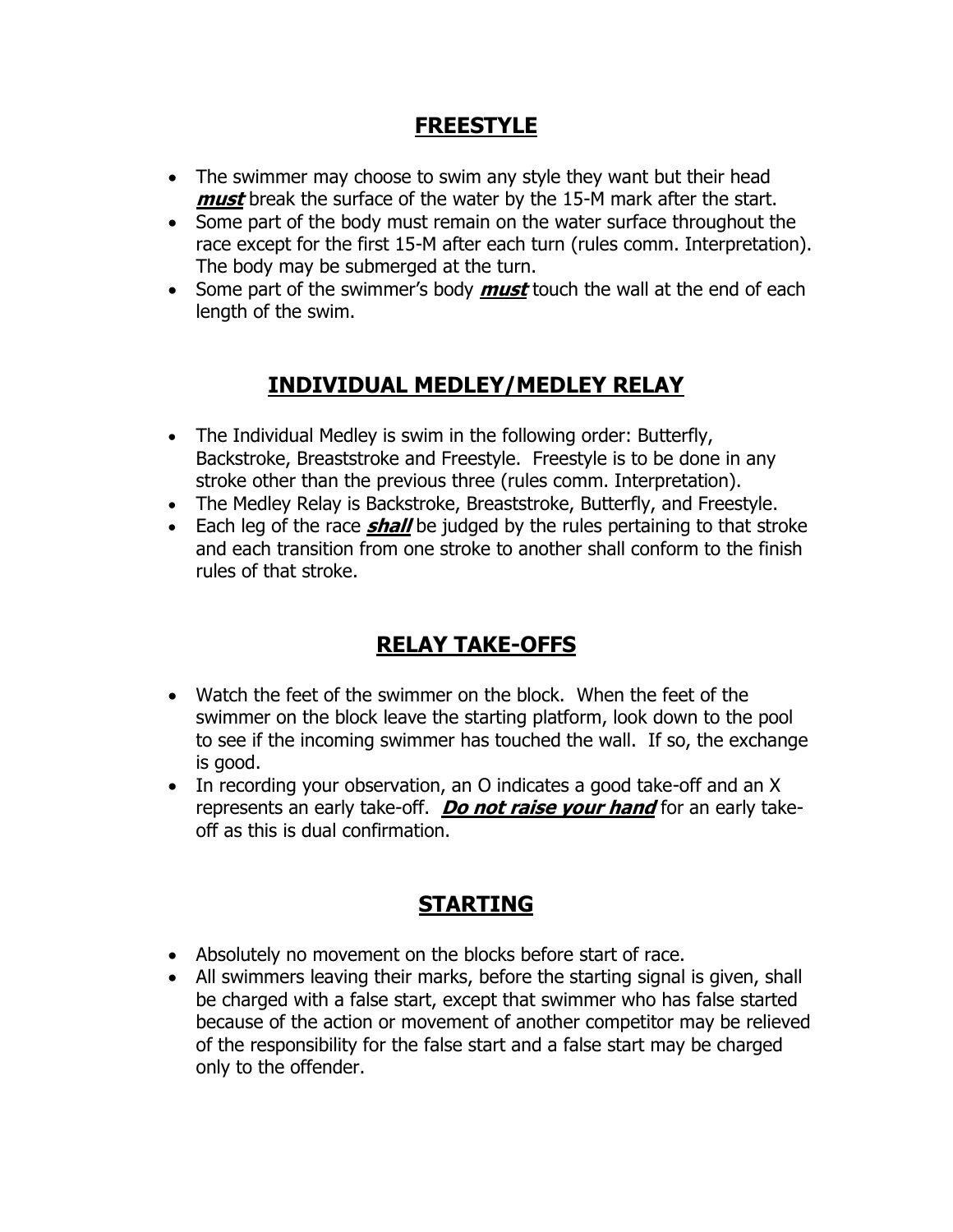# **CENTRAL ARIZONA SWIM ASSOCIATION INVITATIONAL LEAGUE CHAMPIONSHIP**

At the League Championship Meet:

Each team may enter an unlimited number of swimmers in individual events, however, only the top three (3) swimmers from each team will be eligible to score points (provided they finish in the top 8).

Each team may only enter two (2) relay teams in each event per age group.

Relays may have one or two alternate swimmers. No changes will be made on the day of the meet – **NO EXCEPTIONS!**

A swimmer may swim three (3) individual and two (2) relays. No swimmer may swim four (4) individual events.

A meet referee will coordinate officiating at the League Championship Meet.

#### **ALL HEAD COACHES ARE PROHIBITED FROM COMPETING, ASSISTANTS MAY COMPETE IF THEY ARE 18 YEARS OR YOUNGER.**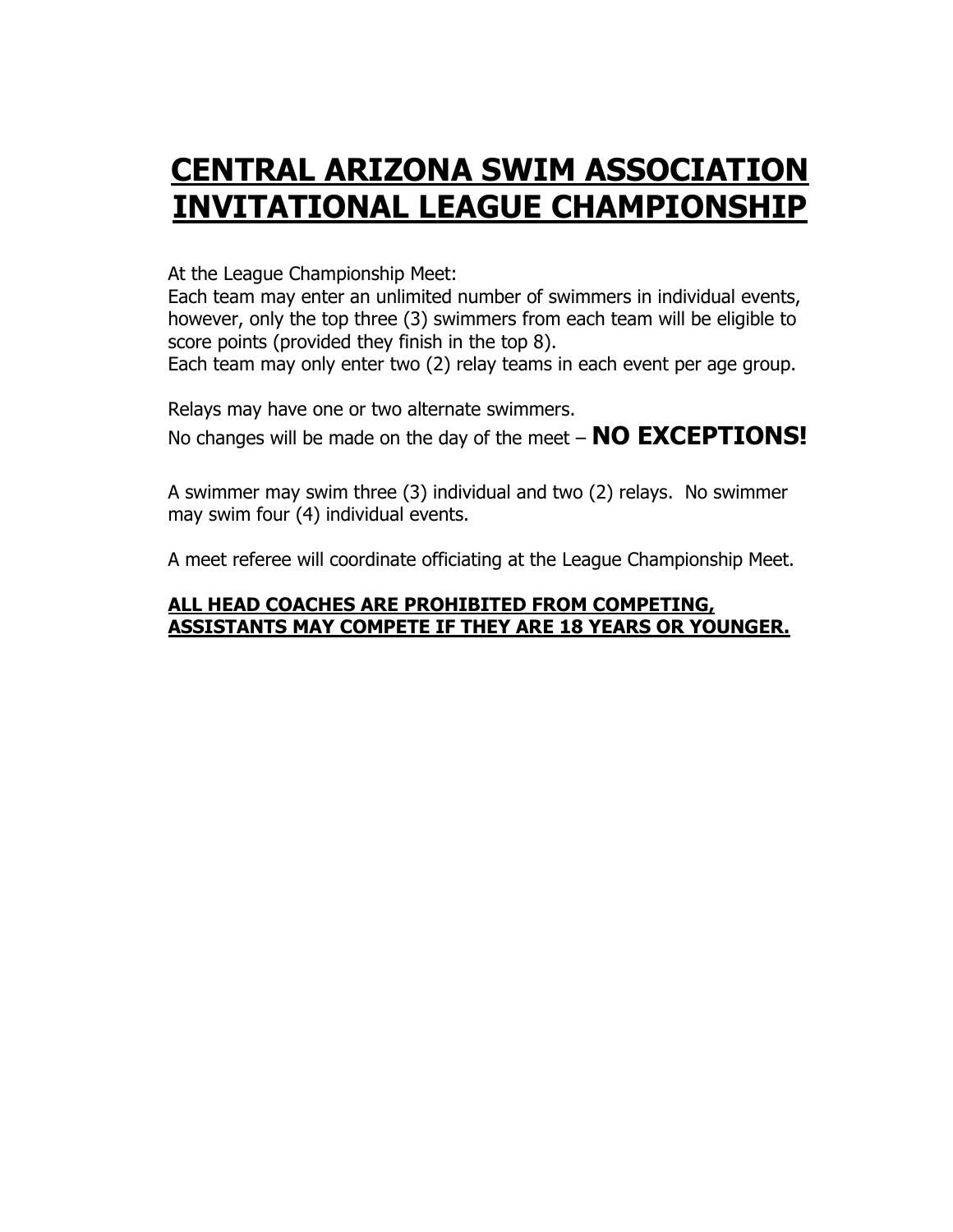# **CENTRAL ARIZONA LEAGUE RULES OF CONDUCT**

- 1. Only coaches and meet officials allowed inside the flagged area.
- 2. Only swimmers that have been called for the respective races are allowed on the heat deck.
- 3. All swimmers will remain away and out of the pool and wader pool through the meet and must remain with the team at all times to help eliminate congestion and to aid in the progress of the meet.
- 4. All judgment calls made by meet officials are impartial and final, protest can only be made on the rulings by the coaches.
- 5. Only coaches and meet officials are allowed to speak to the judges; timers, athletes, and spectators may not.
- 6. Misconduct or interference with the meet by a spectator or participant will result in dismissal from the pool.
- 7. As a respectful fan, I will encourage good sportsmanship by demonstrating support, care, and encouragement for all athletes, coaches, and officials.
- 8. The host team is required to have all participant equipment to run meet. (I.e. lane lines, back stroke flags, etc.)
- 9. All fans and other participants are required to remain silent while a race is beginning.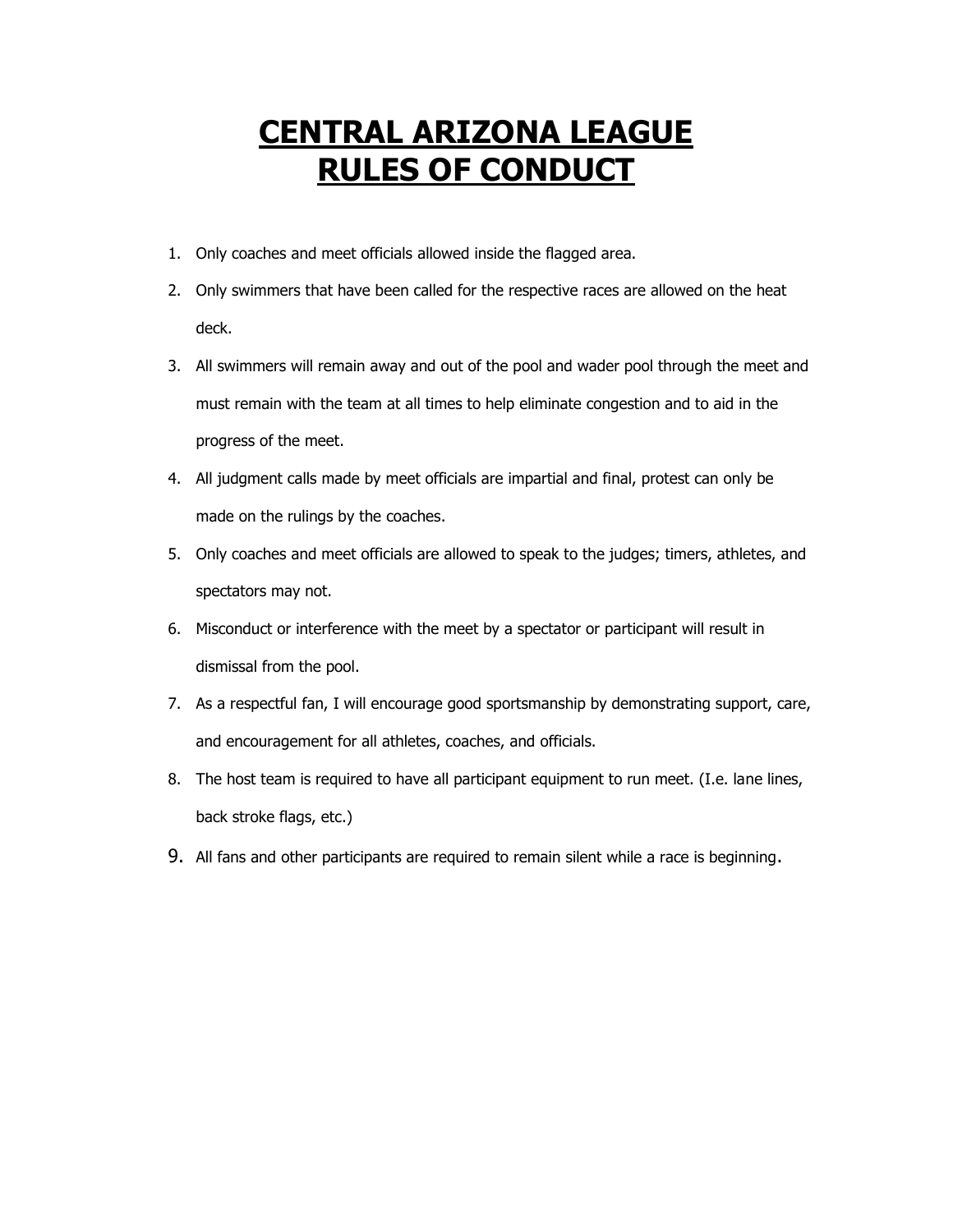#### **2006 Revisions**

- 6 and Under Relays will no longer be held at any meets
- 6 and Unders ( and all other swimmers) will be required to finish individual races in a reasonable amount of time
- Any False starts for 13-14 and 15-18 age group will result in immediate DQ
- Each Team is responsible for training 3 officials (using a video) and having at least one available at each meet
- Coaches are no longer allowed to officiate or pick order of finish (finish Judge) during meets
- 100 Free and 100 IM will be continued this year for ages 11 and up host teams at dual meets have the option of not holding these events if time is an issue
- Only 1 relay team per age group may have 2 swimmers, all other relay teams must have 3 or 4 swimmers. (2 swimmer relays are discouraged)

#### **2009 Revision**

- Races in 100 Free and 100 IM will held for 9-10 age group this year.
- 15-18 age group will swim 100 Fly, Back, and Breast (instead of 50s) and 200 IM (instead of 100 IM)

### **2010 Revision**

- Races in 50 Free and 100 IM will held for 7-8 age group this year in addition to 25 of each stroke.
- 13-14 age group will swim 100 Fly, Back, and Breast (instead of 50s) and 200 IM (instead of 100 IM)

### **2012 Revision**

- Teams are not allowed to form more than 2 relays if they have 8 or less swimmers in an age group (or 3 relays if they have 12 or less. . .)
- Kinesiology tape is only permitted during competition with prior approval
- Disqualification in 7/8 Backstroke for going past vertical toward breast (on Stomach)
- Swimmer may only represent one team (community) at the League Championship Meet
- Swimmers are allowed to swim 3 individual and 2 relay events at the league championship meet (swimming 4 individual events is not permitted)